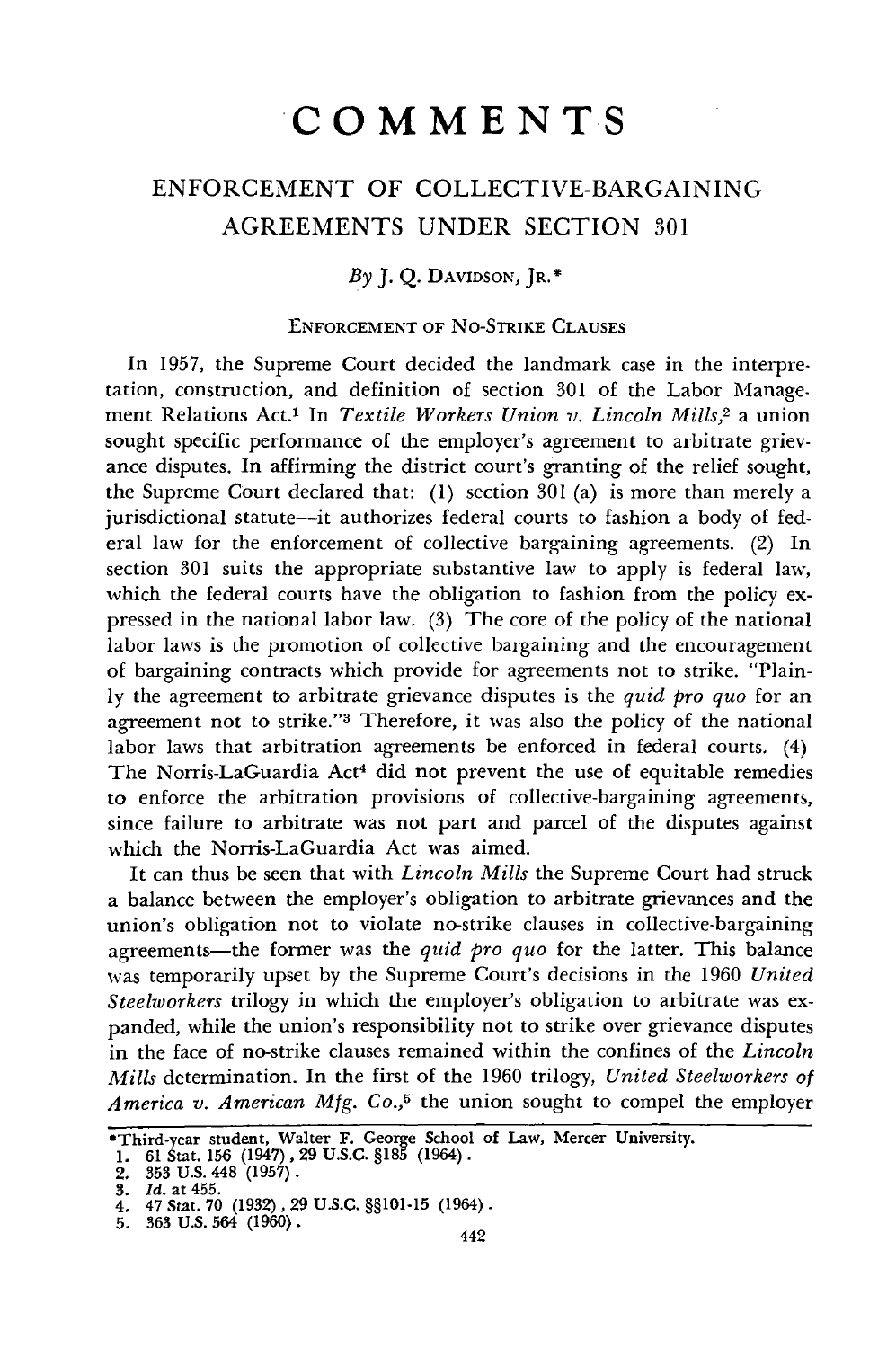to arbitrate the employees' grievances. The relief sought was granted because of the federal policy behind section 301 in favor of arbitration under which the union's no-strike agreement is the *quid pro quo* for the employer's promise to arbitrate grievances. The Supreme Court held that federal courts should not weigh the merits of any grievance claim, even one seemingly frivolous, but they should look only to the collective-bargaining agreement to determine whether the grievance in question is arbitrable.

This trend toward expanding the employer's obligation to arbitrate was taken a step further in the second of the 1960 trilogy, *United Steelworkers of America v. Warrior S Gulf Nav. Co.,6* wherein the union sought arbitration in regard to the employer's alleged right to contract out maintenance work to independent companies. Once again, the Supreme Court granted arbitration, holding that any doubts as to whether a particular dispute is within the employer's agreement to arbitrate grievances must be resolved in favor of its being subject to arbitration and that any exclusion of a particular grievance from the employer's agreement to arbitrate must be expressly stated in the collective-bargaining agreement.

The third member of the 1960 trilogy, *United Steelworkers of America v. Enterprise Wheel & Car Corp.,7* dealt the trilogy's final blow to the *Lincoln Mills* balance of the *quid pro quo* scales. In *Enterprise,* the union sought to enforce an arbitrator's award which the employer resisted as being unauthorized because (a) it was made for a period extending beyond the duration of the collective-bargaining agreement, and (b) it was too vague to be understood and was therefore invalid. The Supreme Court ordered enforcement of the arbitrator's award. However, the Court also ordered the award to be made more specific, because of the underlying policy of section 301 favoring arbitration and because arbitration was the method for settling disputes agreed upon by the parties. The Supreme Court held that federal courts have no power to review the merits of valid arbitration awards.

Thus, after the 1960 trilogy: (1) The role of the courts was limited to determining whether the party seeking arbitration was making a claim which on its face was covered by the collective-bargaining agreement. (2) Courts were not to consider the merits of a grievance under the guise of interpreting the arbitration clause of a collective-bargaining agreement. (3) In suits for the performance of an arbitration agreement, arbitration should be ordered unless it is clear beyond doubt that the dispute was not covered by the collective-bargaining agreement's arbitration clause, doubts being resolved in favor of coverage. (4) An arbitrator's award was enforceable under section 301 where such awards were sought to be enforced, courts were held to be without power to overrule the arbitrator's award merely because their interpretation of the collective-bargaining agreement was dif-

<sup>6. 363</sup> U.S. 574 (1960). **7. 363** U.S. 593 (1960).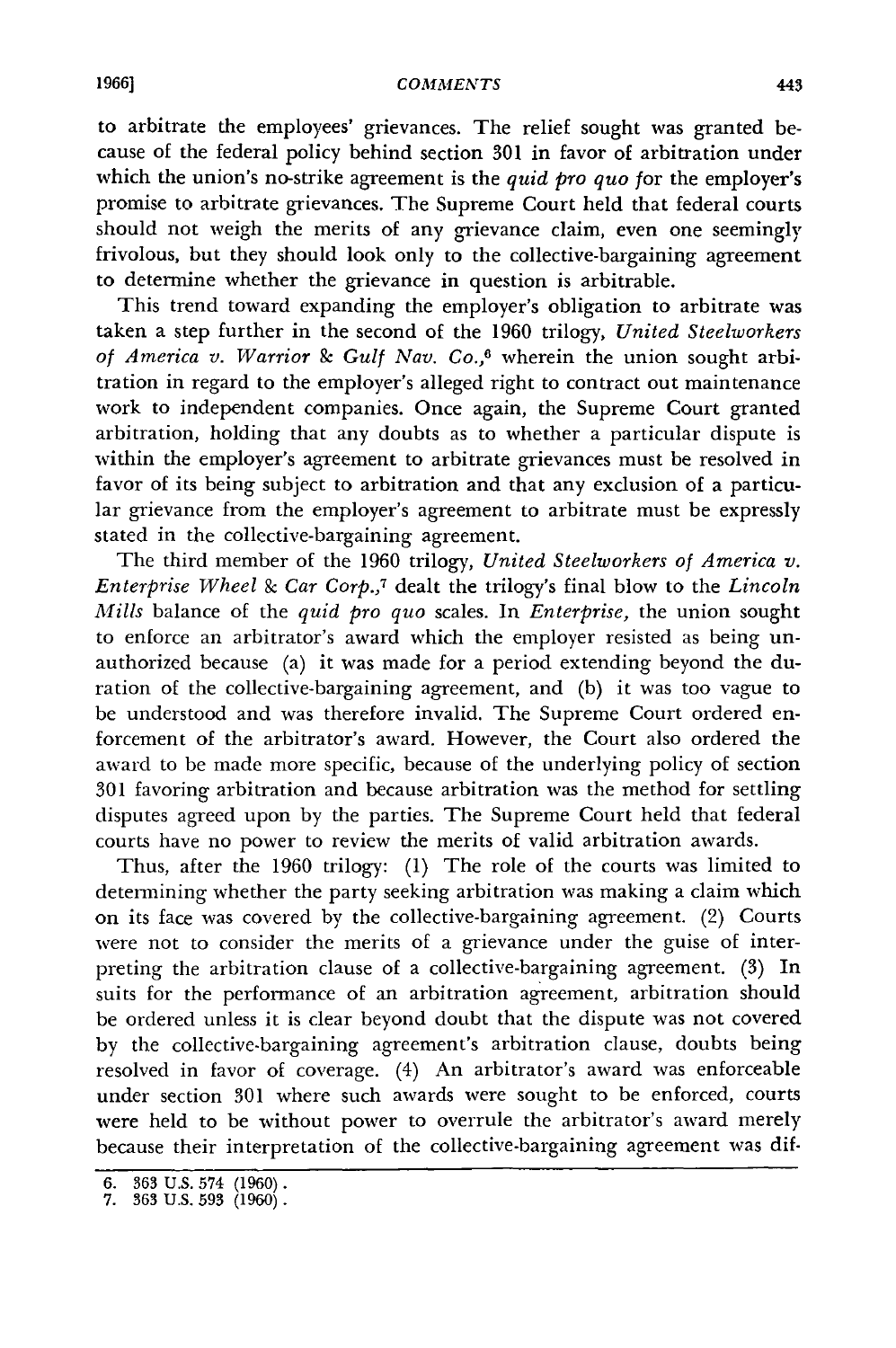ferent from his, except where the arbitrator's award was not based on the collective-bargaining agreement.8

The *quid pro quo* balance was restored once again in the 1962 Supreme Court case of *Local 174, Teamsters Union v. Lucas Flour Co.<sup>9</sup> where the* union struck in spite of a broad arbitration clause in a collective-bargaining agreement which contained no express no-strike clause. The employer subseqently sued the union for damages in a Washington state court for the loss caused by this strike. The Supreme Court, applying federal law, not state law as the Supreme Court of Washington had, affirmed a judgment in favor of the employer. The Supreme Court held that, by federal law under section 301, the arbitration clause, sub silentio, also required a nostrike clause.<sup>10</sup> The Supreme Court, in effect, held that an agreement to settle grievance disputes by arbitration automatically implies a corresponding agreement not to strike over grievance disputes.<sup>11</sup>

The *quid pro quo* balance again struck in *Lucas* was upset three months later in the federal courts, at least, by the Supreme Court's well-known, holding in *Sinclair Ref. Co. v. Atkinson*.<sup>12</sup> In *Sinclair*, the employer tried to enforce the union's express no-strike clause by enjoining the union's repeated strikes and work stoppages. The Supreme Court, in a 5-to-3 decision, affirmed a dismissal of the employer's suit, holding that section 4 of the Norris-La'Guardia Act<sup>13</sup> prohibited federal courts from granting injunctions against a strike in violation of the no-strike clause since such a strike is a "labor dispute" within the injunctive prohibitions of that section. The Supreme Court refused to recognize the argument that it had the power to "accommodate" the Norris-LaGuardia Act out of existence insofar as it barred federal courts from granting injunctive relief against a union's violation of a no-strike clause in order to effect the policy of section 301. Here, once again, the Supreme Court waivered from the logical development of section 301 by not affording the *quid pro quo* protection to the employer as well as the union. The Supreme Court, as a matter of law, could have accepted "accommodation" in *Sinclair* as it had in *Brotherhood of R.R. Trainmen v. Chicago River &* Ind. *R.R., <sup>14</sup>*to give effect to the Labor Manage-

- 9. 369 U.S. 95 (1962). 10. See Kupinse, *supra* n. 8.
- **11. Ibid.**
- 
- 12. 370 U.S. 195 (1962).<br>13. 47 Stat. 70 (1932), 29 U.S.C. §104 (1964)<br>14. 353 U.S. 30 (1957).
- 

<sup>8.</sup> See COHEN, LABOR LAW, 396 (1964); Kupinse, *The Supreme Court Development of the Scope of Section* 301 *of the Labor Management Relations Act,* 49 CORNELL L. Q. 81, 82 (1963), where it was suggested that the reasons underlying the substantive<br>law enunciated by the 1960 trilogy were: (a) the national labor policy in favor of<br>arbitration, (b) the concept that the no-strike agreemen bitration [true, but the Supreme Court failed to correspondingly expand the union's responsibility not to strike over grievance disputes, while expanding the employer's<br>obligation to arbitrate grievances], and (c) the arbitrator's greater knowledge of the involved industries.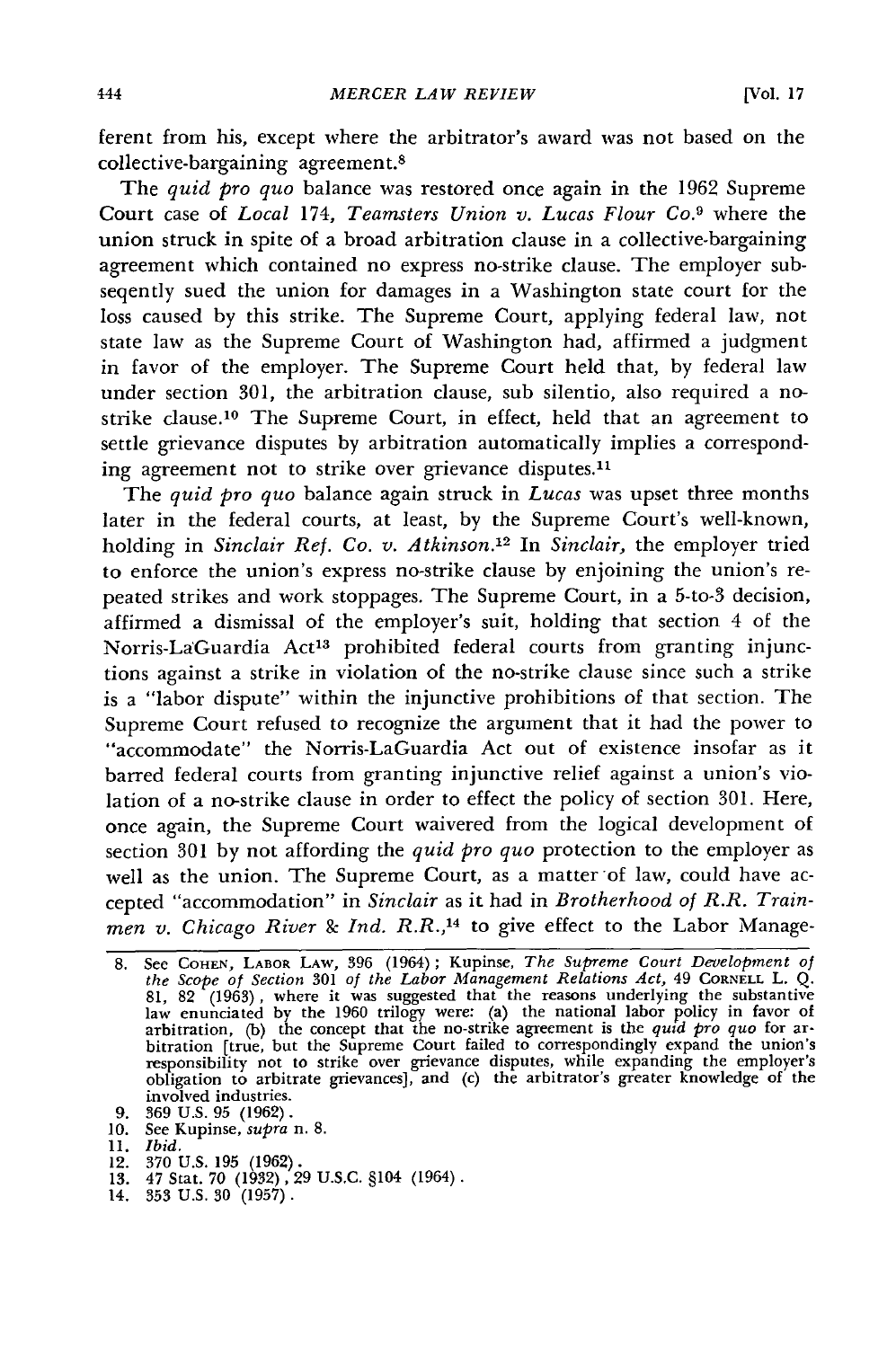ment Relations Act and to prevent the development of the problems<sup>15</sup> which followed from this decision.

In *Lincoln Mills,* the union's agreement not to strike over grievance disputes was the *quid pro quo* for the employer's agreement to arbitrate grievance disputes; if arbitration agreements are to be enforced, they should be enforced by the only remedy that is effectual for such purpose—their *quid pro quo,* the no-strike clause. The decision in *Sinclair,* by destroying the employer's *quid pro quo* protection, gives the union a greater choice of remedies. The Supreme Court's decision in *Sinclair* is against the policy of our national labor law of trying to promote harmony among the parties to collective-bargaining agreements by encouraging the settlement of labor disputes by arbitration.<sup>16</sup> It will be noted that *Sinclair* did not prohibit an employer from suing a union for damages for its violation of a no-strike clause nor did it prohibit the employer from obtaining a federal court order compelling the union to arbitrate any dispute that may have been made arbitrable by the provisions of the collective-bargaining agreement. It has been suggested that, due to the survival of the above remedies from the decision in *Sinclair*, that decision is not particularily dramatic.<sup>17</sup> The fact that the employer's cause of action for damages for a union's violation of a no-strike clause constitutes an insufficient substitute to balance the *quid pro quo* for the employer's expanded obligation to arbitrate was illustrated by two other Supreme Court cases decided the same day as *Sinclair.*

In *Atkinson v. Sinclair Ref. Co.,18* the Supreme Court denied the union's motion to stay the employer's action for damages for the union's violation of a no-strike clause because the employer had not bound itself to arbitrate its claim for damages against the union for breach of the no-strike clause (under the collective-bargaining agreement, only employee, not employer, claims were arbitrable).

18. 370 U.S. 238 (1962).

<sup>15.</sup> *E.g.,* is the *Sinclair* holding binding on state courts in prohibiting the granting of injunctions against union strikes in violation of a no-strike clause in suits under sec-<br>tion 301?; Can the power of state courts to issue injunctions against union strikes<br>in violation of a no-strike clause, in states wit following the view of McCarroll, be defeated by removing the section 301 action to a federal district court tinder 28 U.S.C. §1441 (1964) **?**

<sup>16.</sup> See Sullivan & Tomlin, The Supreme Court and Section 301 of the Labor Management<br>Relations Act, 42 TEXAS L. REV. 214, 229 (1963), wherein it is asserted that the net<br>result of Sinclair may be to strengthen the policy *Sinclair,* the employer could not require the union to perform a no-strike clause by enjoining a union strike in violation of the clause, the employer would be compelled to include a broad, bi-lateral arbitration clause in the agreement whereby both the employer and the union agree to arbitrate grievance disputes, the agreement of the employer being the quid pro quo for the agreement of th bi-lateral arbitration clauses would not fall within the prohibitions of *Sinclair*, since<br>the Norris-LaGuardia Act does not prohibit specific performance of arbitration agree-<br>ments nor does it prohibit the employer's com

<sup>17.</sup> See Aaron, *Strikes in Breach of Collective Agreements: Some Unanswered Questions,* 17. See Aaron, *Strikes in Breach of Collective Agreements: Some Unanswered Questions, 63 COLUM. L. REV. 1027 (1963).*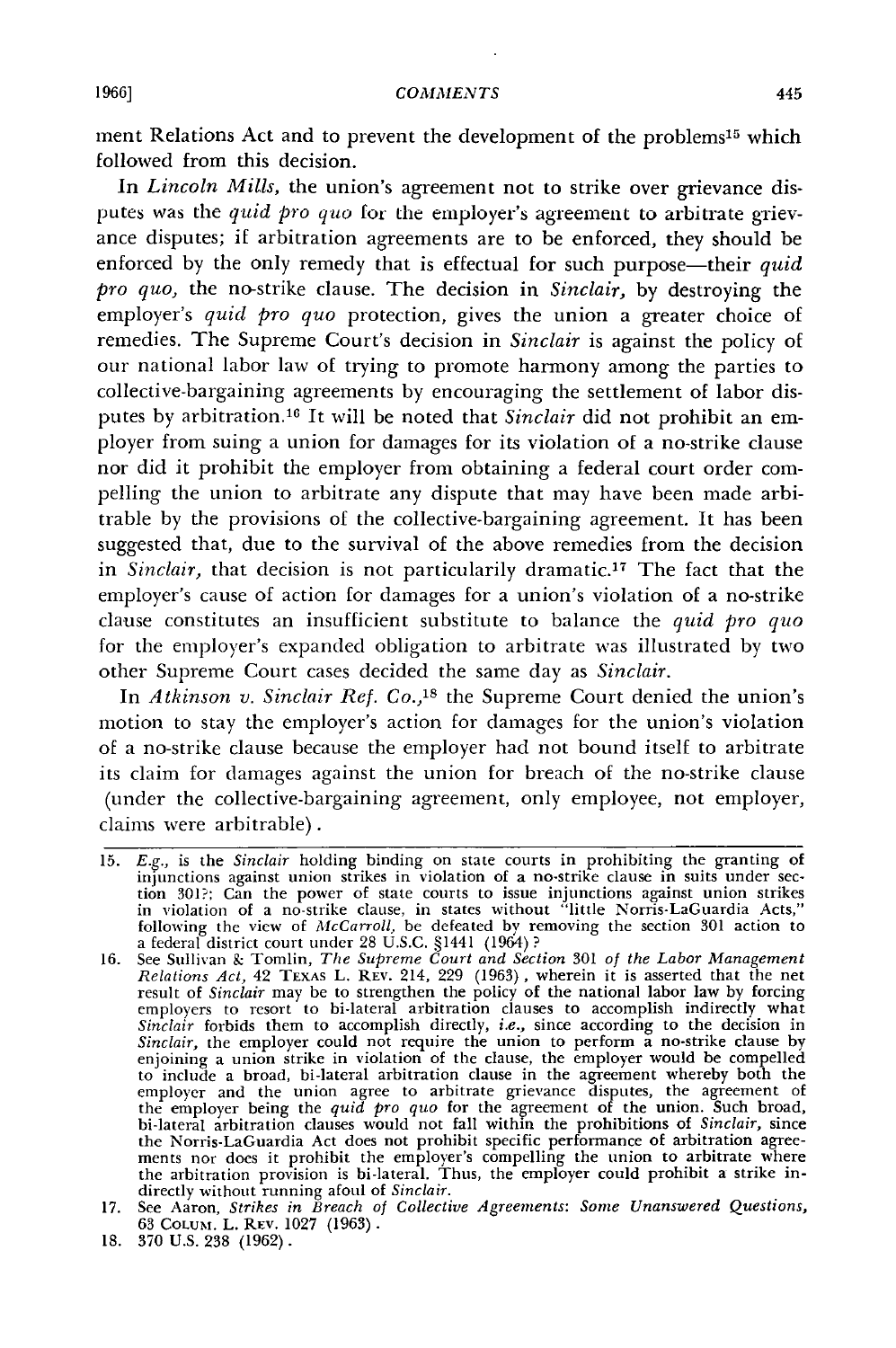In *Drake Bakeries v. Local 50, American Bakery Workers,19* the Supreme Court granted the union's request to stay the employer's action for damages for the union's breach of a no-strike clause, since under the collective-bargaining agreement the employer's claim against the union for violations of the no-strike clause was arbitrable. The Supreme Court reasoned that the granting of a stay of a claim which was the basis of the breach-of-contract action while also being subject to arbitration would give effect to both the arbitration and no-strike agreements. Thus, under the doctrine in *Drake Bakeries,* if the collective-bargaining agreement contains a broad arbitration clause, the employer may be required to arbitrate, rather than litigate, his claim that the union violated its no-strike clause, which would in effect render the employer's damage claim in such circumstances meaningless. Even if the employer's damage claim is not rendered meaningless by the doctrine of *Drake Bakeries,* the remedy will probably be inadequate to replace the employer's remedy prohibited by *Sinclair* in view of the employer's increased responsibility to arbitrate since damages are frequently an inaccurate and inadequate measure of the injury to the employer's business due to the union strike, because such intangibles as loss of favorable trade relations, inter and intra industry and business good will, and customer attraction are difficult to mathematically calculate and are seldom, if ever, accorded sufficient weight in compensation considerations. Moreover, the employer may be hesitant to take advantage of an available damage claim for fear that such would disrupt, or even prospectively preclude, the maintenance of a stable and harmonious relationship with the union which would be required to satisfy the employer's damage claim. Especially would this be true had production resumed.

At this juncture might be parenthetically noted the close analogy between the ultimate result in *Drake Bakeries* and the ultimate result in *Humphrey v. Moore<sup>20</sup>* and *Republic Steel Corp. v. Maddox*<sup>21</sup> discussed below. Under the doctrine in *Drake Bakeries,* the employer and the union must exhaust their internal remedies before maintaining a section **301** breach-of-contract action for damages, while under the *Moore-Maddox* doctrine, apart from all matters which the parties specifically exclude, all disputes between the parties must have been submitted to all the internal grievance procedures which must have been exhaused before the individual employee can maintain a section **301** breach-of-contract action for damages. It also seems appropriate to note at this juncture that federal courts are not deprived of jurisdiction over section **301** breach-of-contract actions merely because the alleged breach also constitutes an unfair labor practice for which a remedy is also available through the NLRB<sup>22</sup> (the same rule applies to section

<sup>19. 370</sup> U.S. 254 (1962).<br>20. 375 U.S. 335 (1964).

<sup>21. 379</sup> U.S. 650 (1965). 22. Hod Carriers, Local **33** v. Mason Tenders Dist. Council, **291 F.2d** 496 **(2d Cir.** 1961).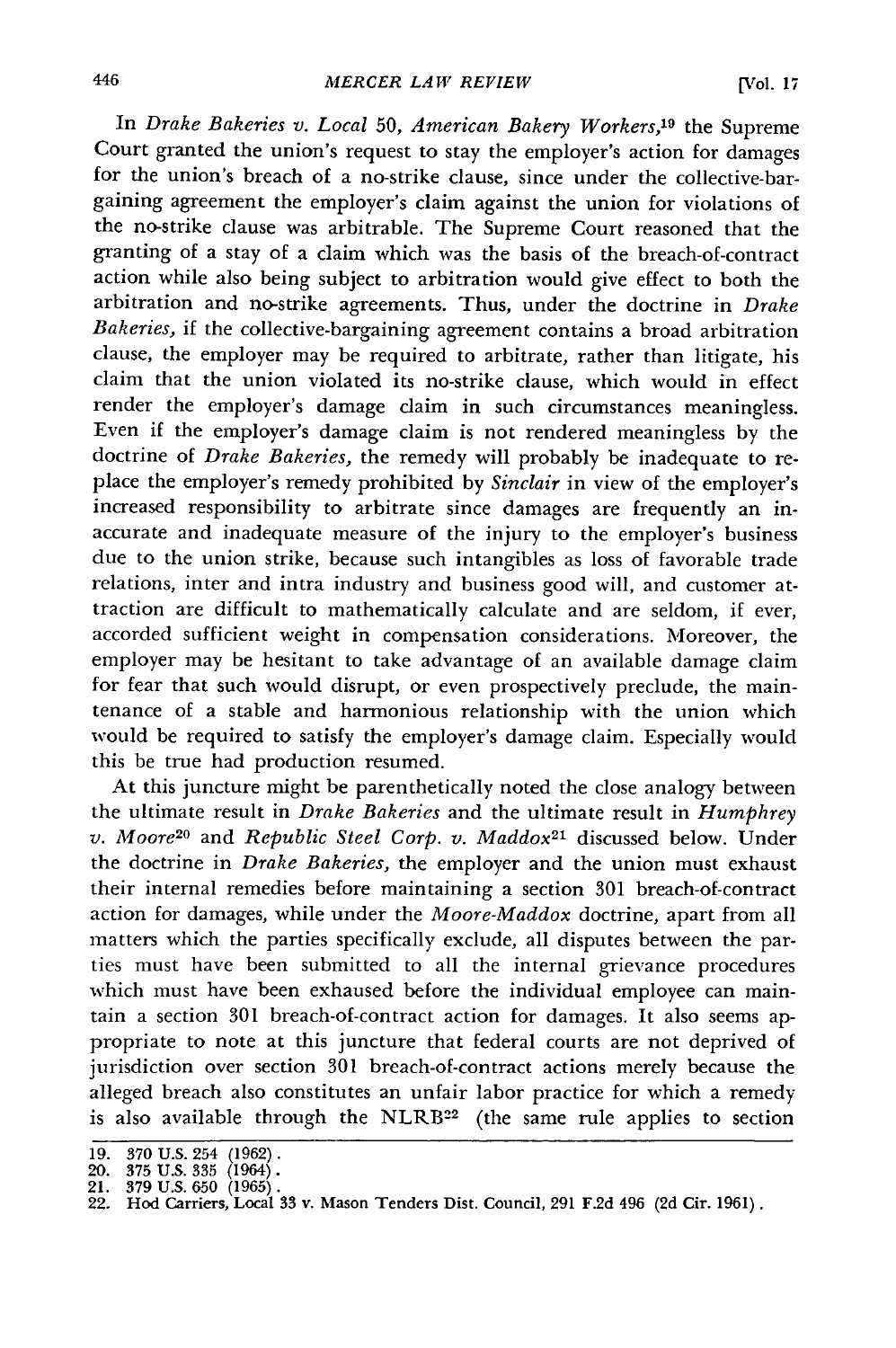301 suits in state courts) **23** nor are federal courts deprived of jurisdiction because of the involvement of either NLRA-protected or -prohibited activities, since section 301 makes it the responsibility of federal courts to enforce union contracts.<sup>24</sup>

Two recent Supreme Court decisions added nothing to this particular area of enforcement of no-strike clauses. *Local* 721, *United Packinghouse Food Allied Workers v. Needham Packing Co.25* was disposed of on the basis of the *Drake Bakeries* doctrine. *Independent Petroleum Workers of America, Inc. v. American Oil Co.*<sup>26</sup> was disposed of in a manner similar to the decision in *Atkinson v. Sinclair Ref. Co.*

The *quid pro quo* balance may have been further upset by one recent Supreme Court decision and two recent Court of Appeals decisions in which the concept of "the employer," whose responsibility to arbitrate grievance disputes has already been expanded, was expanded itself in a series of "change of ownership" cases. In *John Wiley & Sons, Inc. v. Livingston*,<sup>27</sup> the Supreme Court abrogated the traditional common-law privity-of-contract rule to compel the successor employer to arbitrate grievances against the predecessor employer (which had merged with the successor employer during the duration of the collective-bargaining agreement in question) arising after the expiration of the collective-bargaining agreement entered into by the union and the predecessor employer and to which the successor employer was not a party. The Supreme Court held that "the disappearance by merger of a corporate employer who entered a collective-bargaining agreement with a union does not automatically terminate all rights of the employees covered by the agreement, and that, in *appropriate circumstances,* present here, the successor employer may be required to arbitrate with the union under the agreement."<sup>28</sup> The "appropriate circumstances" which the Supreme Court found present in this case to justify such a holding were: (1) that a "substantial continuity of identity" existed in the business enterprise both before and after the change and (2) that the union made its position well known before the merger.

In two recent Court of Appeals cases, *United Steelworkers v. Reliance Universal Inc. <sup>29</sup>*and *Wachenhut Corp. v. International Union, United Plant Guard Workers,30* arbitration was directed where the sale of all of the assets of a predecessor employer to a successor employer resulted in a change of ownership that had a negligible impact on the employees, *viz,* there was no geographical shift of employees and the employment remained sub-

- 
- **25. 376 U.S.** 247 (1964). **26. 377 U.S. 930** (1964). **27. 376 U.S. 543** (1964). **28.** *Id.* at 548 (Emphasis added.) **29. 335 F.2d 891 (3d** Cir. 1964).
- 
- **30. 332 F.2d** 954 (9th Cir. 1964).

<sup>23.</sup> See Smith v. Evening News Ass'n, **371 U.S. 195 (1962);** Local 174, Teamsters Union v. Lucas Flower Co., *supra* n. **9;** Charles Dowd Box Co. v. Courtney, **368 U.S. 502 (1962).**

<sup>24.</sup> Atkinson v. Sinclair Ref. Co., *supra* n. **18.**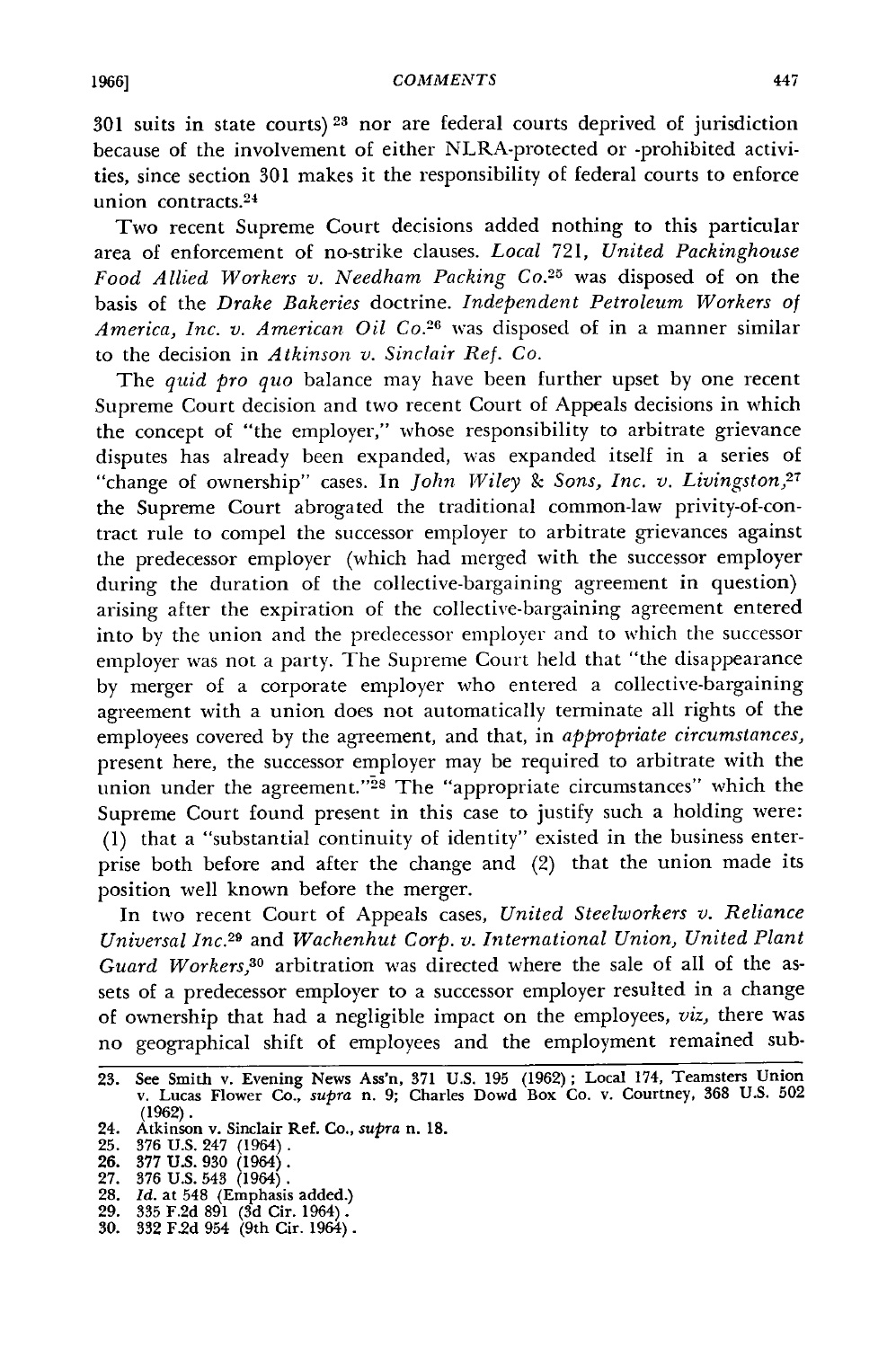stantially unchanged, on the basis of *Wiley's* "substantial continuity of identity in the business enterprise" test. The Third Circuit in *Reliance* broadened the *Wiley* test by not requiring the union to make its claims known before the change of ownership in that it failed to consider the fact that in *Reliance* the union had not made its claims known until after the change of ownership. This broadening of the *Wiley* test has been supported<sup>31</sup> on the ground that this latter element of the "original" *Wiley* test was only a estoppel-laches type of rule for the union which should have no bearing on the initial and primary element of the "original" *Wiley* test, since the successor employer in ascertaining whether to effect a change of ownership with the predecessor employer surely would know of the existing collectivebargaining agreements entered into by the latter which the successor employer would certainly expect the union to demand that the agreement be honored, if and when a change of ownership was, in fact, effected. These two Court of Appeals cases were much clearer cases for the application of the "true" *Wiley* test *(Reliance* version), since in these cases there was no necessity for a geographical shift of employees from the predecessor's to the successor's plants, *viz*, *clearly* "substantial continuity in the business enterprise."32

## ENFORCEMENT OF COLLECTIVE-BARGAINING AGREEIENTS IN **STATE** COURTS FEDERAL PRE-EMPTION

In two 1962 cases, *Charles Dowd Box Co. v. Courtney3 <sup>3</sup>*and *Local* 174, *Teamsters Union v. Lucas Flour Co.,34* the Supreme Court held that section 301 did not oust state courts of jurisdiction over section 301 suits; that jurisdiction over suits within section 301 was to be concurrent between the state and federal courts; and that federal law was the *substantive* law to be applied in section 301 suits in state courts since the subject matter of section 301 was peculiarly one that calls for uniform law-uniform federal law. In *Garner v. Teamsters Union,35* the Supreme Court concurred in the holding that where a violation of the NLRA is present, exclusive jurisdiction over the controversy lies with the NLRB. In *San Diego Bldg. Trades Council v. Garmon,36* the Supreme Court held that when "it is clear

- 
- **35.** 346 U.S. 485 **(1953). 36. 359** U.S. **236** (1959).

**<sup>31.</sup>** See *Enforcement of Collective Bargaining Agreements Under Section 301,* 6 B. C. **IND.**

<sup>&</sup>amp; Com. L. R. 815 (1965).<br>
32. The Seventh Circuit, in Piano Workers & Musical Instrument Workers Union v. W. W.<br>
Kimball Co., 333 F.2d 761 (7th Cir. 1964), improperly applied the "true" Wiley test<br>
in cases where there was in the enterprises and location between the original plant and the plant to which the enterprise moved (plant-removal case). The "true" *Wiley* test should be applied only to cases where there is a new employer who was not a party to the bargaining contract<br>in question and where the "substantial identity" test is satisfied. On December 14<br>1964, the Supreme Court reversed this case on certior

<sup>34.</sup> *Supra* n. 9.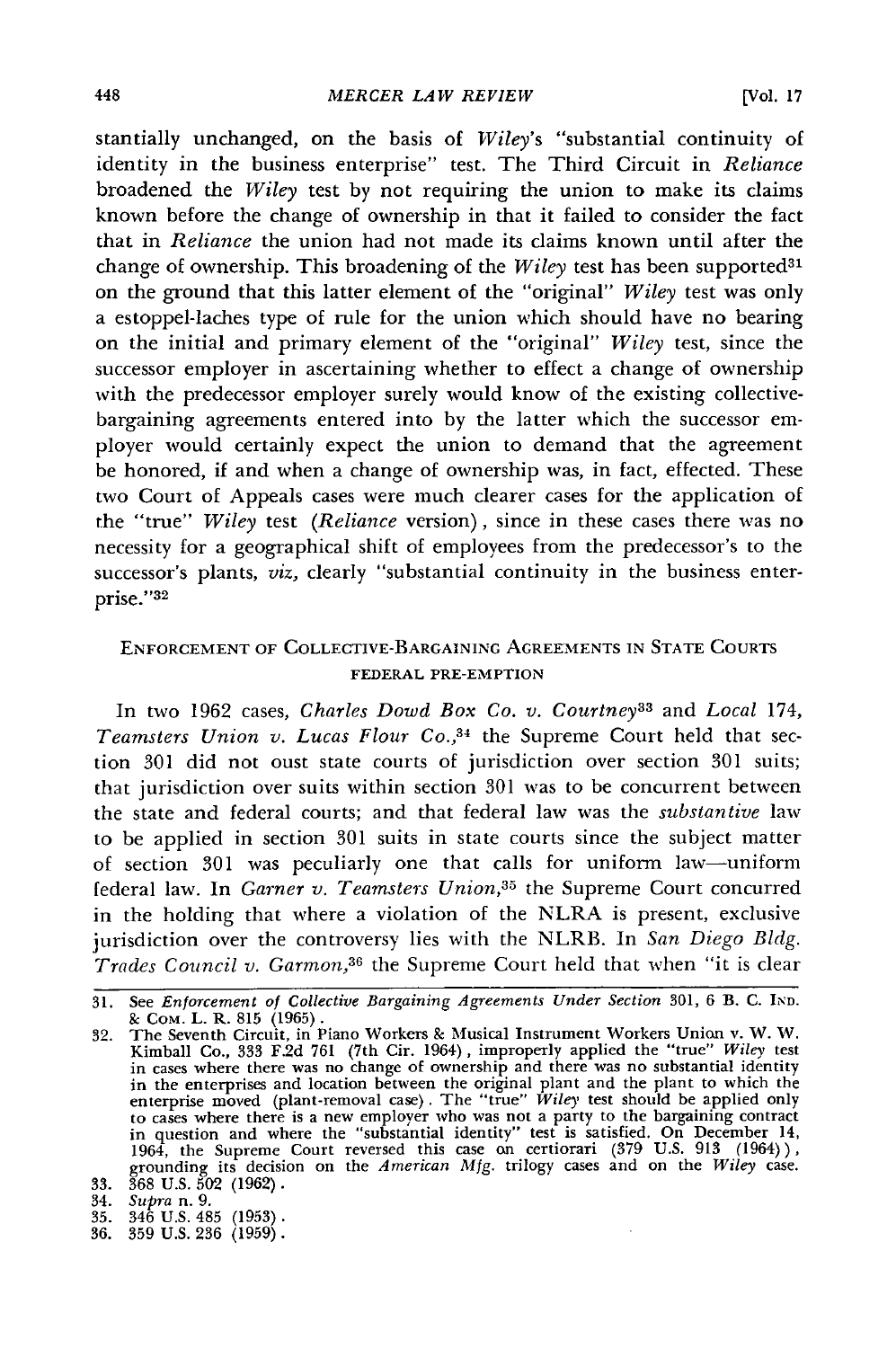or may fairly be assumed that the activities which a state purports to regulate are protected by section 7 of the Taft-Hartley Act, or constitute an unfair labor practice under section 8, due regard for the federal enactment requires that state jurisdiction must yield."<sup>37</sup>

In 1962, the Supreme Court in *Smith v. Evening News Ass'n, 3s* one of the truly landmark decisions under section 301, held, *inter alia,* that the preemption rule announced in *Garmon* does not bar actions brought under section 301 even where the complaint in the section 301 suit alleges an unfair labor practice because (1) prior cases such as *Dowd* and *Lucas* manifest that the pre-emption rule does not apply to section 301 actions, and (2) the NLRB's authority to deal with an unfair labor practice which also violates the collective-bargaining agreement, while not displaced by section 301, does not itself destroy the jurisdiction of the courts thereunder.

## THE NORRIS-LA'GUARDIA **ACTS IN STATE COURTS**

The Supreme Court's holding in *Sinclair,* that federal courts were barred by section 4 of the Norris-LaGuardia Act to grant injunctive relief against a union's strike in violation of a no-strike clause in a collective-bargaining agreement because the strike was a "labor dispute" within the injunction prohibitive provisions of the Norris-LaGuardia Act, not only created problens by upsetting the *quid pro quo* balance sought to be established by *Lincoln Mills,* but also created problems in the area of federal-state court concurrent jurisdiction under section 301. The Norris-LaGuardia Act, which was the basis of the Court's holding in *Sinclair,* **by** its express terms, is limited in its application to the federal courts only; yet, the Supreme Court in the *Lucas* case held that the substantive law to be applied in section 301 suits in state courts was the federal law. To still complicate matters worse, some twenty-five states have enacted "little Norris-LaGuardia Acts."

Prior to the full crystalization of this problematical situation, Judge Traynor, speaking for the Supreme Court of California in *McCarroll v. Los Angeles County Dist. Council of Carpenters,39* "concluded that since the Norris-LaGuardia Act purports to limit the *jurisdiction* of the federal courts, it has no application to state court remedies." 40 In *American Dredging Co. v. Local 25, Int'l Union of Operating Eng'rs,<sup>41</sup> the Third Circuit, in ef*fect, held that an employer could bring a state court action, under state law in a state without a "little Norris-LaGuardia Act" to enjoin a union's violation of a no-strike clause in a collective-bargaining agreement. The Su-

<sup>37.</sup> *Id.* at 244.

<sup>38. 371</sup> U.S. 195 (1962).<br>39. 49 Cal. 2d 45, 315 P.2d 322 (1957), cert. denied, 355 U.S. 932 (1958).<br>40. Kline, *Jurisdiction of Federal Courts to Enjoin Labor Disputes*, 32 TENN. L. REV. 264<br>281 (1965). The writer points o in two other state court cases: **(1)** Ruppert v. Egelhofer, **3** N.Y.2d 576, 148 N.E.2d 129, 170 N.Y.S.2d 785 (1958) **;** (2) C. D. Peery **&** Sons, Inc. v. Robilotto, 39 Misc. 2d 147, 240 N.Y.S.2d 331 (Sup. Ct. 1963). Contra, Independent Oil Workers v. Socony<br>Mobil Oil Co., 85 N.J. Super 453, 205 A.2d 78 (1964).<br>41. 338 F.2d 837 (3d Cir. 1964). cert. denied. 380 U.S. 978 (1965).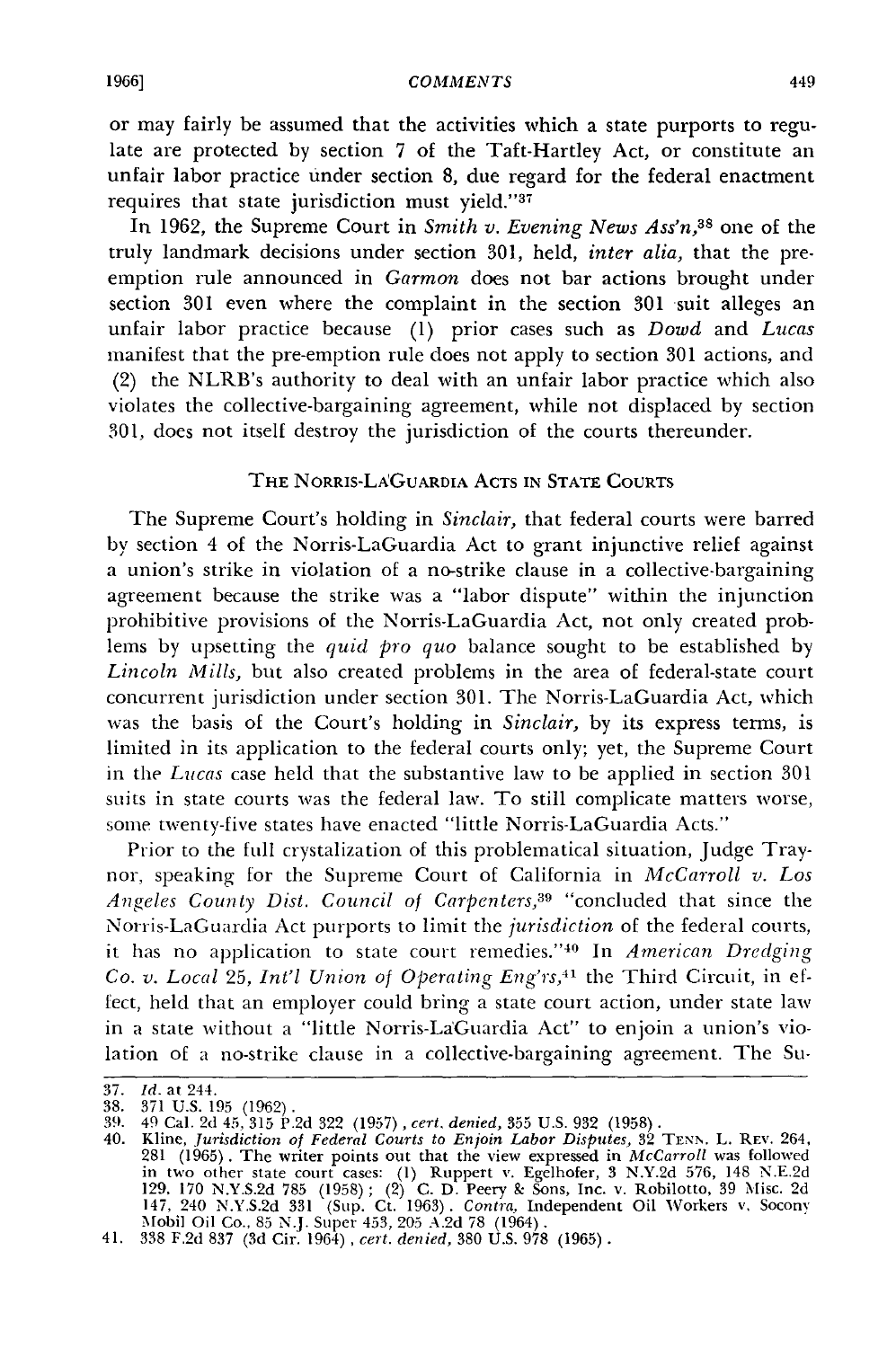preme Court denied certiorari.<sup>42</sup> The import of the holdings of these cases seems clear-the employer has been returned his *quid pro quo* by being allowed the injunctive relief, denied in federal courts under the holding in *Sinclair,* in state courts in states without "little Norris-LaGuardia Acts" in section 301 suits against unions for violations of no-strike clauses. There has been much written pro and con about the result in these cases.

On the "con" side, it has been said that such a result would make state courts preferred forums and thereby encourage forum shopping; that such a result rejects the policy of the national labor law pronounced in *Lincoln Mills* of formulating uniform federal law to govern section 301 cases; that such a result is contrary to the Supreme Court's holding in *Lucas* that federal law governs section 301 suits in state courts and since, under *Sinclair,* federal law prohibits injunctive relief, state courts cannot grant it; that the Norris-LaGuardia Act is one of the national labor laws which the state courts must apply in fashioning the federal substantive law under section 301, *viz,* the Supreme Court in *Sinclair* took the Norris-LaGuardia Act out of its procedural context and made it part of the body of federal substantive law which state courts must apply in section 301 suits under the *Lucas* doctrine; that if the application of state procedural rules (assuming arguendo that the remedy of injunction is merely procedural) so closely affects the existence of a federal right (to be free of the injunctive remedy in "labor disputes" under section 4 of the Norris-LaGuardia Act) as to destroy it, the procedural rule should yield to the federal substantive law.

On the "pro" side, it has been said that state courts may follow their own procedural rules when enforcing a federally created right and since the injunctive remedy is procedural, state courts are free to apply the remedy of injunction in section 301 suits (assuming that the state does not have a "little Norris-LaGuardia Act") ; that the original purpose of section 301 was to increase the enforceability of collective-bargaining agreements, and therefore that state courts should not be deprived of a remedy available for the enforcement of these contracts that existed before the enactment of section 301; that uniform law can be achieved not only by denying injunctive relief, but also by allowing all courts to grant injunctions, *viz,* why not reverse *Sinclair* instead of vice versa?; that allowing employers injunctive relief against union violations of no-strike clauses would reinstate the *quid pro quo* balance sought to be achieved in *Lincoln Mills* and that this result is all the more necessary now that the employer's responsibility to arbitrate grievance disputes has been substantially increased since the *Lincoln Mills* decision.

As the law stands in this area at the present, injunctive relief against unions for violations of no-strike clauses is  $(1)$  unavailable in federal courts under section 4 of the Norris-LaGuardia Act under *Sinclair;* (2) unavailable in the state courts of the twenty-five states with "little Norris-LaGuardia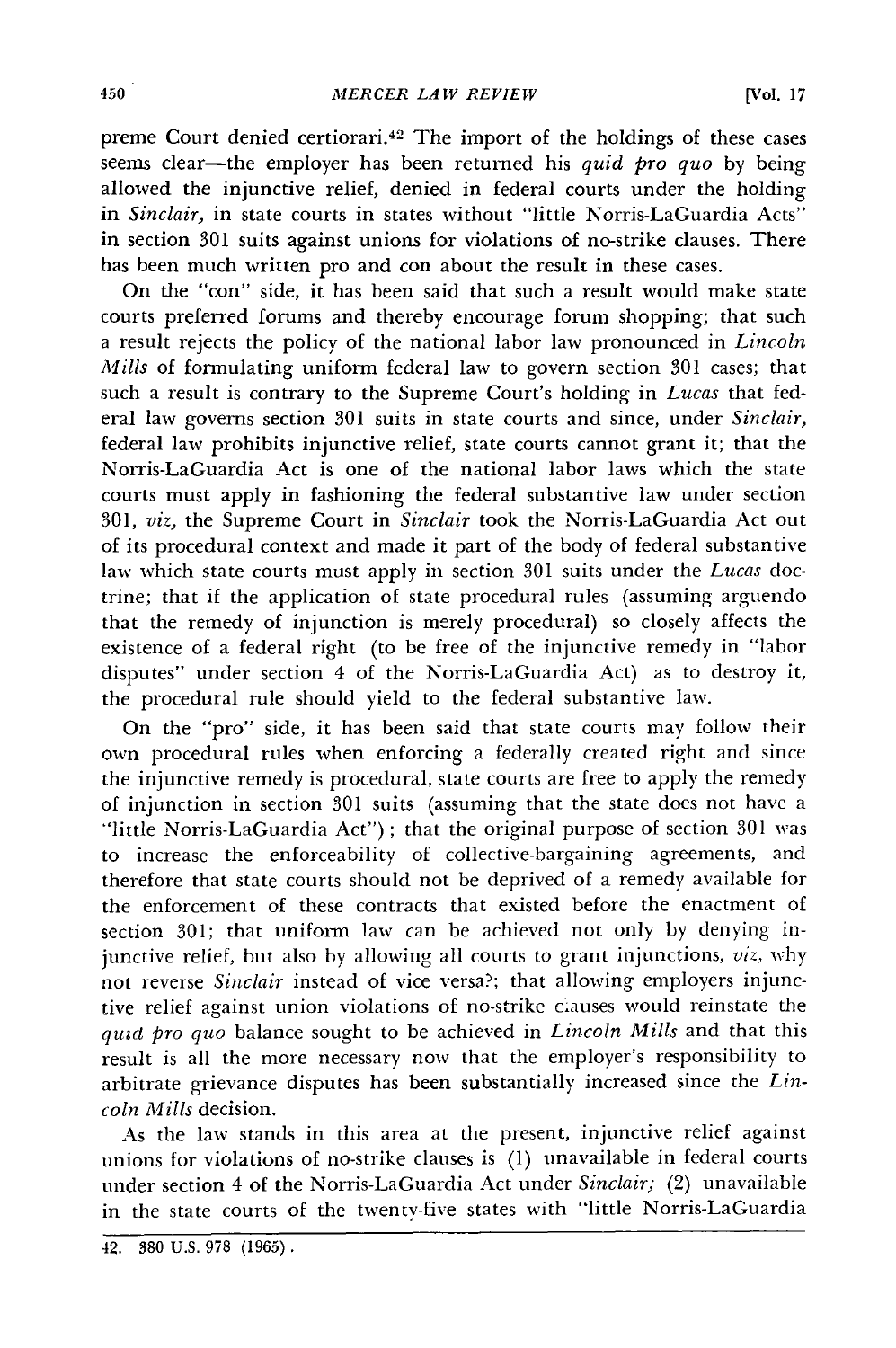Acts" under *Sinclair* by analogy; (3) available in state courts in states without "little Norris-LaGuardia Acts" in those states which follow the view expressed in *McCarroll*, though even in these states the availability of the injunctive remedy in this situation is subject to being defeated by removal to federal courts according to which view of removal is applied.

It is submitted that, under the law as it presently exists, the only logically sound view would be that state courts are precluded from granting injunctive relief against union violations of no-strike clauses whether the state has a "little Norris-LaGuardia Act" or not, since the *Sinclair* decision is binding on state courts under the *Lucas* doctrine. It is further submitted, however, that, although the above is the proper logical result, it is not the better result. The *quid pro quo* balance sought to be established and maintained in *Lincoln Mills,* the desired uniform formulation of national labor law in section 301 cases also enunciated in *Lincoln Mills,* the necessity of applying federal substantive law in state courts in section 301 cases as required by the *Lucas* doctrine, and the avoidance of the "removal controversy" could all be accomplished and realized by allowing the granting of injunctive relief against union violations of no-strike clauses. This "better result" could be achieved by (1) reversing *Sinclair* (highly improbable); (2) applying the power of the federal courts to "accommodate" the Norris-LaGuardia Act out of existence insofar as it impedes the proper and logical effectuation of the policy sought to be realized and achieved by section 301. (This would not seem to be the drastic step that the Supreme Court in *Sinclair* implied it was, especially in view of the fact that much has changed since the Norris-LaGuardia Act was passed, *viz,* the pendulum of strength in labor-management relations has swung toward the side of labor so that now there is and could be no rule by injunction. It would indeed be anomolous to allow such a legislative anachronism as the Norris-LaGuardia Act to frustrate the purpose, policy, and development of such a dynamic piece of legislation as section 301 of the Labor Management Relations Act) ; (3) obtaining additional legislation in Congress to remedy the situation.

#### **REMOVAL**

The "removal problem" was alluded to in the above discussion, but basically it is this-can the power of state courts to grant injunctive relief against union violations of no-strike clauses in states not having "little Norris-LaGuardia Acts" be defeated by removing the state court suit to a federal district court pursuant to 28 U.S.C. §1441 (1964)?<sup>43</sup> "The test of removal to a Federal court is not what the court must ultimately do with the case under Federal law but whether the Federal law applies to and controls

<sup>43.</sup> Under section 1441, for a state court action to be removable to a federal district court (1) a federal cause of action must appear in the pleadings and (2) the cause of action must be one over which federal courts have original jurisdiction.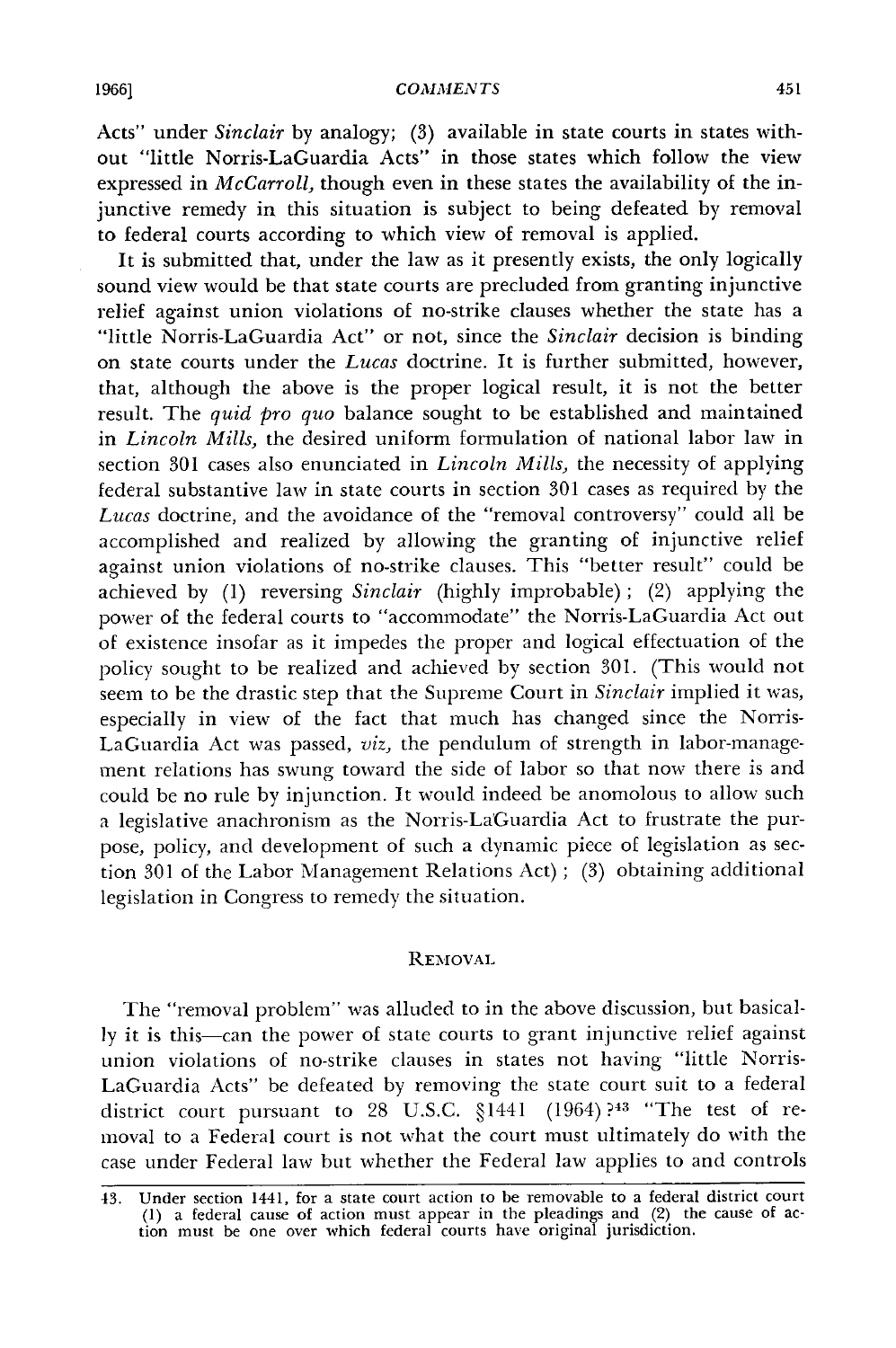the case by its provisions, as brought into operation **by** the complaint."<sup>44</sup> In what seems to represent the weight of federal authority and the suggested better view, the Third Circuit in *American Dredging Co. v. Local 25, Int'l Union of Operating Eng'rs45* held that the employer's state court action for injunctive relief against the union's violation of a no-strike clause was not removable to a federal district court. This decision was based on a literal reading of section 4 of the Norris-LaGuardia Act and an interpretation of the word "jurisdiction" in section 4 of that Act to mean authority to entertain or take cognizance of the suit rather than power to grant equitable relief. This, in effect, means that, due to section 4 of the Norris-LaGuardia Act, suits to enjoin union violations of no-strike clauses are not within the original jurisdiction of federal courts and are therefore not removable under section 1441, since a cause of action to be removable under section 1441 must be within the original jurisdiction of federal district courts.<sup>46</sup>

It is submitted that the holding in *American Dredging* represents the better view on removal and that the holding is consistent with what has been submitted as the better view in allowing all courts to grant injunctive relief in section 301 suits for injunctive relief against union violations of no-strike clauses. Any other view would allow unions to defeat the granting of injunctive relief, in those states where it is allowable under the present law, simply by removing the employer's state court action to a federal district court.<sup>47</sup>

<sup>44.</sup> Pocahontas Terminal Corp. v. Portland Bldg. Council, 93 F. Supp. 217 (D. Me. 1950).

<sup>45.</sup> *Supra* n. 41.<br>46. See generally, Aaron, *supra* n. 17; Kline, *supra* n. 40; Sullivan & Tomblin, *supra* 46. See generally, Aaron, *supra* n. 17; Kline, *supra* n. 40; Sullivan & Tomblin, *supra* n. 16, to the effect that the Norris-LaGuardia Act does not limit the federal courts' original jurisdiction because such a construc 301 suits in states espousing the *McCarroll* view which have not enacted the "little Norris-LaGuardia Acts." The result of this view is that removal may be **had** in this situation under section 1441 since the employer's suit for an injunction is considered<br>to be within the original jurisdiction of federal courts, this being accomplished by<br>giving a broad interpretation to the word "jurisdi LaGuardia Act to mean power to grant equitable relief. A recent federal case in ac- cord with the above view is Tri-Boro Bagel Co. v. Bakery Drivers Union, 228 F. Supp. 720 (E.D.N.Y. 1963), where the district court stated: "Removal, moreover, may be had, and an application for remand withstood, even if removal is effected only to be followed by a grantable motion to dismiss on the ground that though the cause is classifiable as a 301 (a) suit, Norris-LaGuardia forbids the award of the injunction sought." *Id.* at 724.

<sup>47.</sup> There could be the additional problem of remand if the "better view" is followed in a case where the employer joins a claim **for** damages and a claim for injunctive relief where both claims are inadvertently removed. There are two acceptable solutions to this situation: (1) remand the claim for injunctive relief to the state court under the holding followed by the weight of federal authority under Walker v. UMW, 105 F. Supp. 608 (W.D. Pa. 1952); (2) the alternative solution view of remanding or dismissing without prejudice the claim for injunctive relief Prods. Corp. v. Hefferman, 195 F. Supp. 153 (E.D.N.Y. 1961). The reason both of<br>the above solutions are acceptable under what is submitted to be the "better view"<br>is because both prevent the power of state courts to issue manently defeated by removal.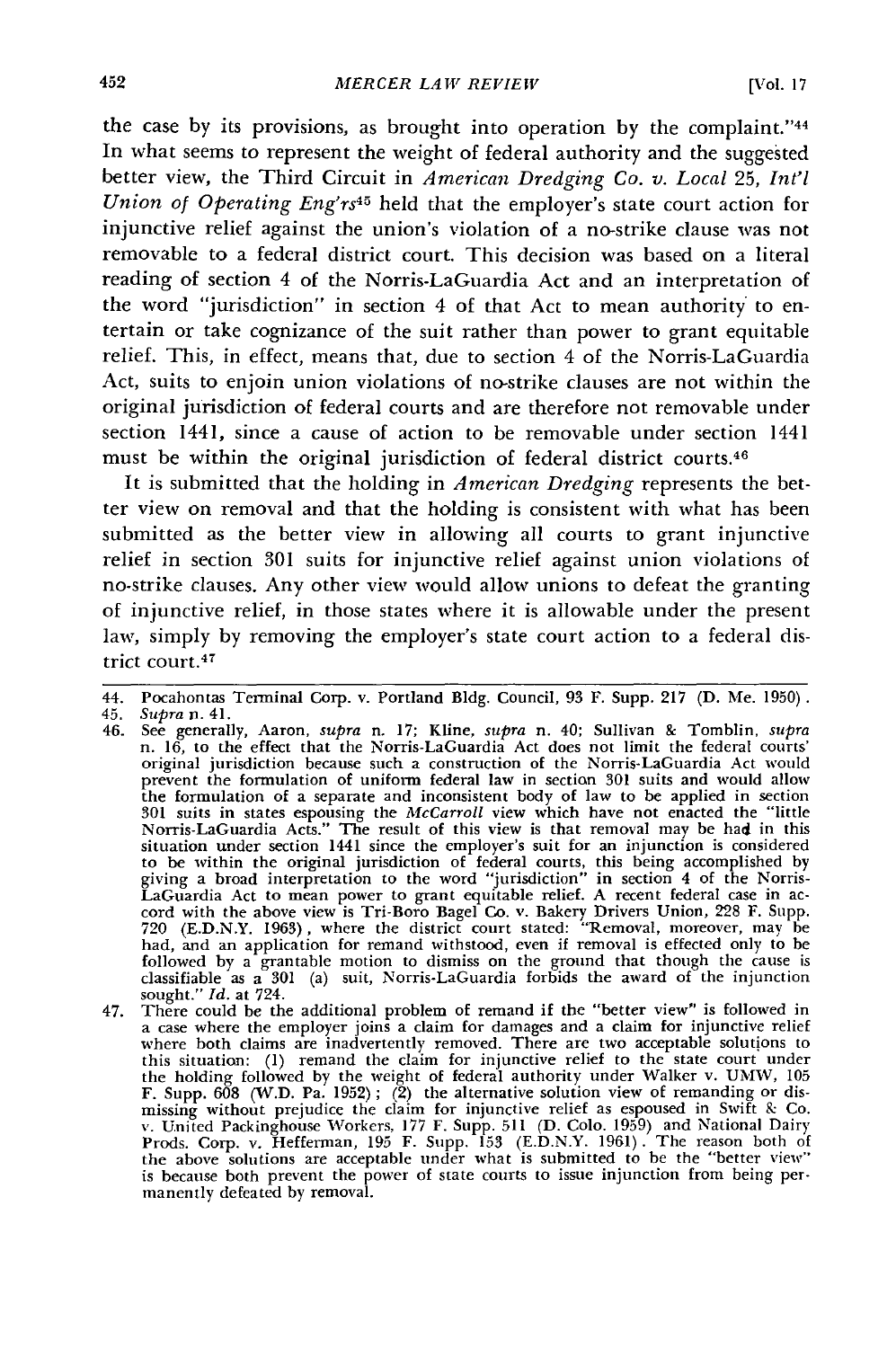#### **1966]** *COMMENTS*

### **ENFORCEMENT OF UNIQUELY PERSONAL** RIGHTS

In *Association of Westinghouse Salaried Employees v. Westinghouse Elec. Corp.,48* the Supreme Court held that the union could not sue on behalf of individual employees **for wages** owed because of the uniquely personal nature of the rights involved. Subsequently, in *Black-Clawson Co. v. International Ass'n of Machinists, Lodge* 355,49 the Second Circuit held that an employee, as an individual, had no standing under the collectivebargaining agreement in question to compel the employer to arbitrate a grievance. The Second Circuit held that, if the parties to the collectivebargaining agreement wished to allow an individual employee to have such a right, they must expressly provide for such a right in their collectivebargaining agreement.

Then, in the landmark case of *Smith v. Evening News Ass'n*,<sup>50</sup> the Supreme Court held, *inter alios,* that neither a union nor an individual employee is necessarily precluded by the wording of section 301 from suing under that section by the mere fact that the union (as in *Westinghouse)* or the employee (as in *Smith)* seeks to vindicate the individual rights of one or more employees as opposed to the collective rights of the union. The majority of the Court in *Smith* disposed of *Westinghouse* as no longer being good law; no decision could be reached as to whether the several employees involved in *Smith* could recover, so the case was remanded for fuirther proceedings on this point. The practical effects of the *Smith* decision were: (1) to hold, in effect, by overruling *Westinghouse,* that suits for the enforcement of individual rights may now be cognizable under section 301; (2) to leave open for future decision the particular circumstances under which a union or an individual employee might maintain a suit under section 301 to enforce uniquely personal individual rights; (3) to hold, when read with *Lucas,* that federal law is to govern not only the substance but the circumstances under which a union or individual employee will be allowed to vindicate individual rights under section 301.31 After the decision in *Smith,* it appears that unions may maintain actions under section **301** to enforce uniquely personal rights of employees if the claims asserted are subjected to final and binding arbitration under the terms of a collective-bargaining agreement or if the claims are closely related to union rights.<sup>52</sup> If, however, the subject matter of the union's action is based on rights that are uniquely personal to employees and the union's claims are not arbitrable, *Westinghouse* would bar the union's suit on behalf of the employees.<sup>53</sup>

In regard to an individual employee's enforcing uniquely personal rights,

<sup>48. 348</sup> U.S. 437 (1955). 49. **313 F.2d** 179 (2d Cir. 1962) **.**

*<sup>50.</sup> Supra* n. **23.** 51. See Kupinse, *supra* n. *8.* 52. 2 CCH LAB. L. REP., 3255.501 (1965).

<sup>53.</sup> *Ibid.*